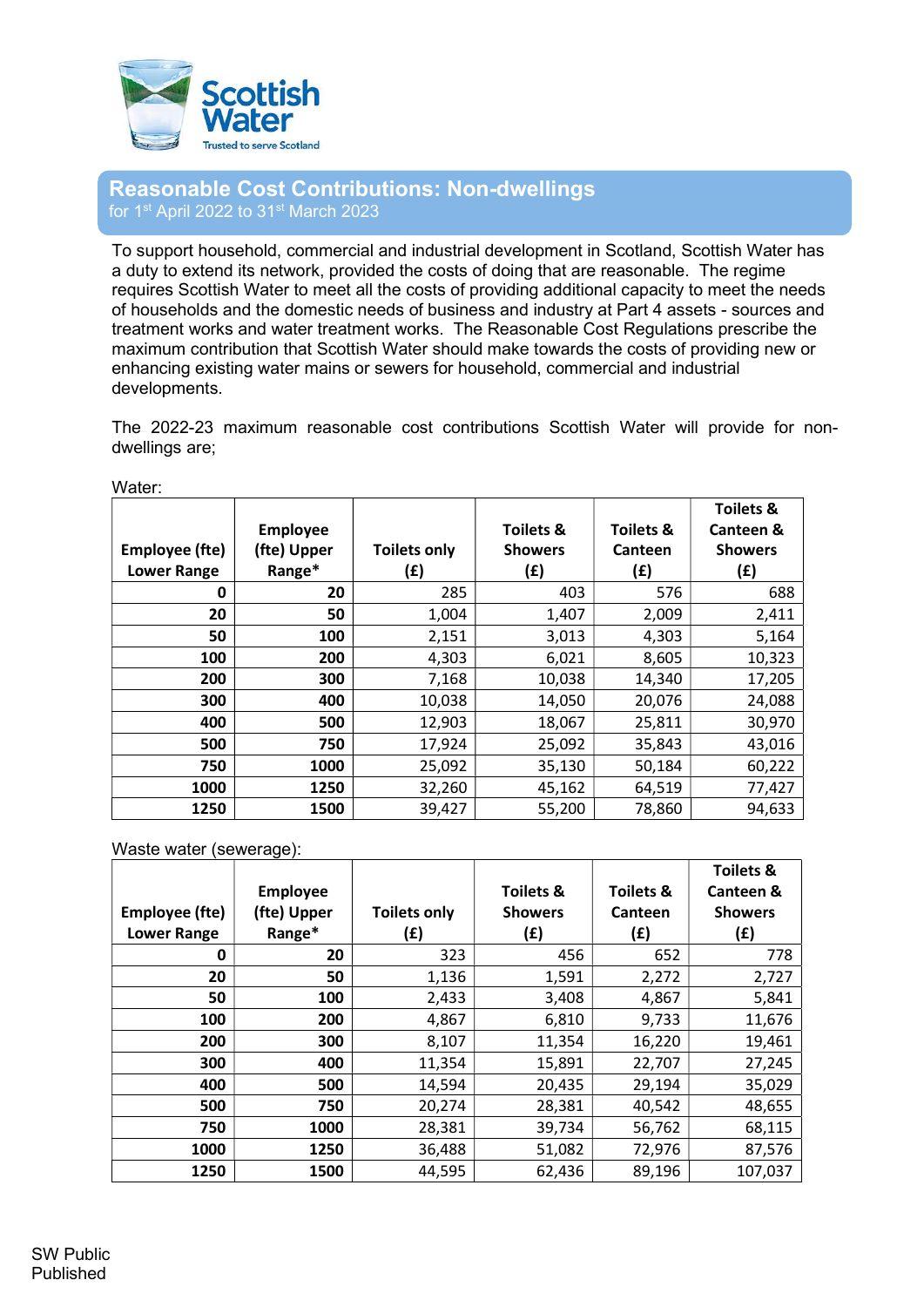

These values are calculated using the formulas and water usage set out in the Provision of Water and Sewerage Services (Reasonable Cost) (Scotland) Regulations 2015. The formulas for non-dwellings are shown below, along-side the calculation for 2022-23 using water usage of  $1m<sup>3</sup>$ .

Water:

$$
Amount = \frac{Ucw \times Vdom}{r} \left[ 1 - \left( \frac{1}{1+r} \right)^6 \right] \qquad \qquad \text{£}5.10 = \frac{\text{£}0.9567 \times 1}{3.50\%} \left[ 1 - \left( \frac{1}{1+3.50\%} \right)^6 \right]
$$

where—

"Ucw" is the predicted average amount that water services providers are to be charged by Scottish Water per cubic metre of water supplied during the connection year, calculated using the formula set out in Appendix 1; and

"Vdom" is the relevant figure (expressed in cubic metres per annum) in the table in Schedule 2 which corresponds to the maximum number of persons to be employed at the building (or, as the case may be, the part of it) in question at any point in the connection year and to whether that building (or that part of it) has a toilet, shower or canteen (or a combination of these).

Waste water:

$$
Amount = \frac{Ucs \times Vdom \times 0.95}{r} \left[ 1 - \left( \frac{1}{1+r} \right)^6 \right] \quad \text{£}5.77 = \frac{\text{£}1.1391 \times 1 \times 0.95}{3.50\%} \left[ 1 - \left( \frac{1}{1+3.50\%} \right)^6 \right]
$$

## where-

"Ucs" is the predicted average amount that waste water services providers are to be charged by Scottish Water per cubic metre of sewage disposed of during the connection year, calculated using the formula set out in Appendix 1; and

"Vdom" is the relevant figure (expressed in cubic metres per annum) in the table in Schedule 2 which corresponds to the maximum number of persons to be employed at the premises (or, as the case may be, the part of them) in question at any point in the connection year and to whether that premises (or that part of them) has a toilet, shower or canteen (or a combination of these).

The water usage set out in the Provision of Water and Sewerage Services (Reasonable Cost) (Scotland) Regulations 2015 is included in Appendix 2.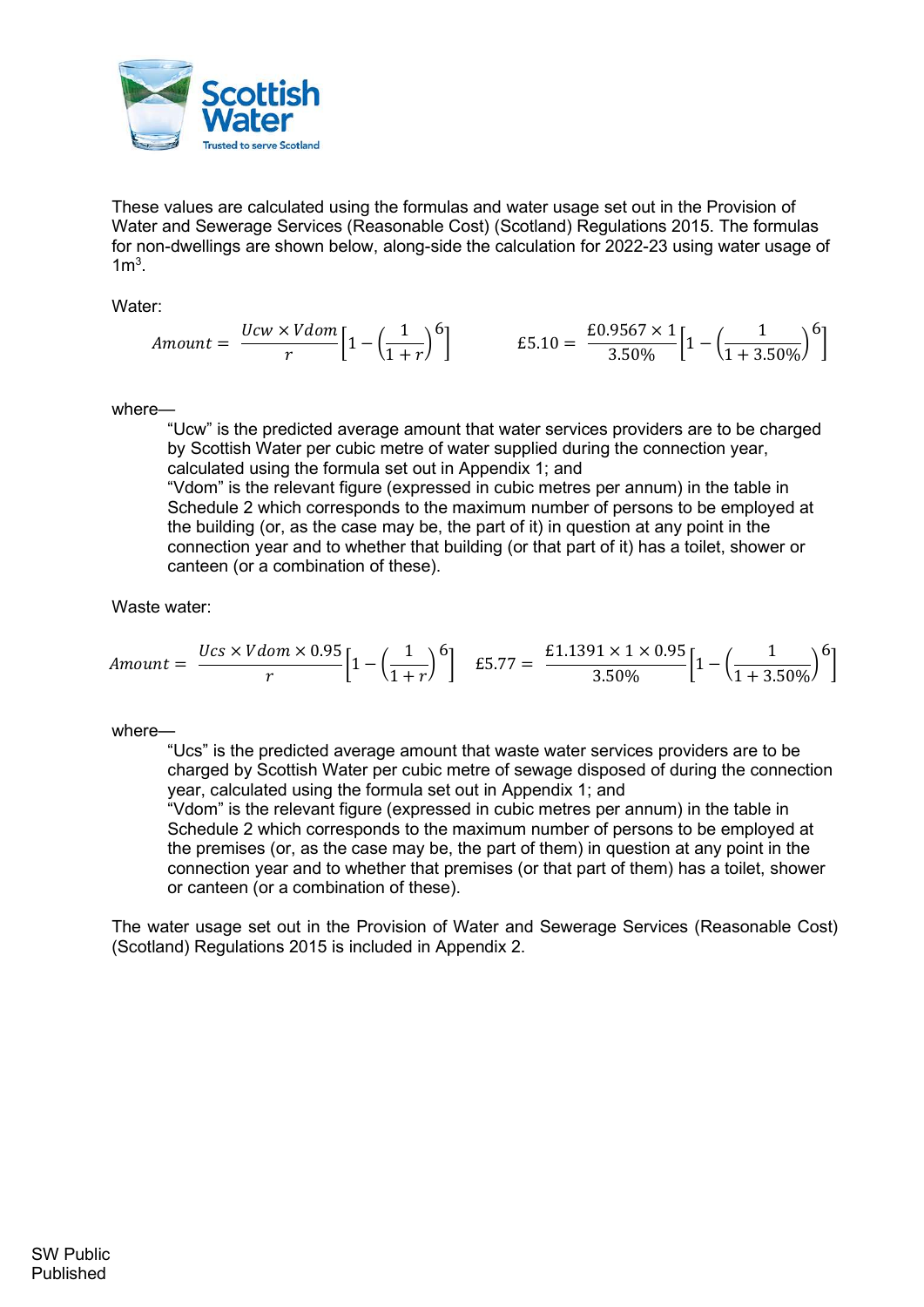

## Appendix 1 – Ucw & Ucs

The following is the formula for the variable "Ucw" described above and the 2022-23 calculation.

$$
Ucw
$$
  
=  $\frac{Caw + Cvw}{Vw}$   
= 60.9567 =  $\frac{£13,693,820 + £81,998,252}{100,021,319 m^3}$ 

where—

"Caw" is the total of the meter-based annual (standing) charges that Scottish Water would have demanded from water services providers for or in connection with the supply of water to eligible premises (that were charged on a metered basis) in the reference year if those charges had instead been demanded in accordance with the corresponding current charge:

"Cvw" is the total of the volumetric (non-standing) charges that Scottish Water would have demanded from water services providers for or in connection with the supply of water to eligible premises (that were charged on a metered basis) in the reference year if those charges had instead been demanded in accordance with the corresponding current charge; and

"Vw" is the total volume of water (in cubic metres) supplied by Scottish Water to eligible premises (that were charged on a metered basis) in the reference year (pursuant to arrangements made by water services providers under section 6(1)(b) of the 2005 Act).

The following is the formula for the variable "Ucs" described above and the 2022-23 calculation.

$$
Ucs = \frac{Cas + Cvs}{Vs}
$$
\n
$$
E1.1391 = \frac{E7,459,710 + E39,053,215}{40,833,926m^3}
$$

where—

"Cas" is the total of the meter-based annual (standing) charges that Scottish Water would have demanded from waste water services providers for or in connection with the provision of waste water to, or the disposal of sewage from, eligible premises in the reference year if those charges had instead been demanded in accordance with the corresponding current charge;

"Cvs" is the total of the volumetric (non-standing) charges that Scottish Water would have demanded from waste water services providers for or in connection with the provision of waste water to, or the disposal of sewage from, eligible premises in the reference year if those charges had instead been demanded in accordance with the corresponding current charge; and

"Vs" is the total volume of sewage (in cubic metres) disposed of by Scottish Water from eligible premises in the reference year (pursuant to arrangements made by waste water services providers under section 6(3)(b) of the 2005 Act).